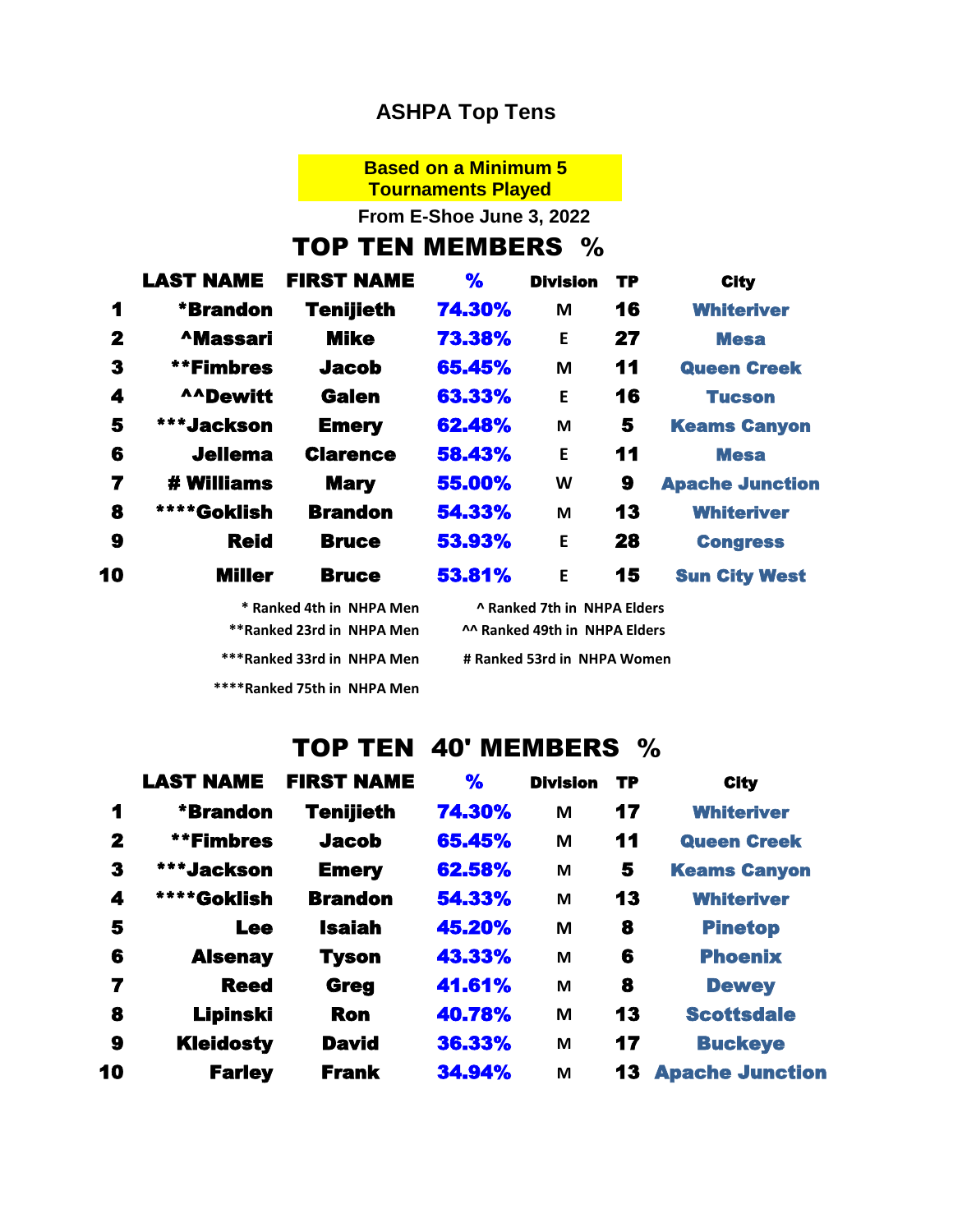## TOP TEN 30' MEMBERS %

|              | <b>LAST NAME</b> | <b>FIRST NAME</b> | $\frac{1}{2}$ | <b>Division TP</b> |    | <b>City</b>          |
|--------------|------------------|-------------------|---------------|--------------------|----|----------------------|
| 1            | <b>AMassari</b>  | <b>Mike</b>       | 73.38%        | E                  | 27 | <b>Mesa</b>          |
| $\mathbf{2}$ | <b>AADewitt</b>  | <b>Galen</b>      | 63.33%        | E                  | 16 | <b>Tucson</b>        |
| 3            | <b>Jellema</b>   | <b>Clarence</b>   | 58.43%        | E                  | 11 | <b>Mesa</b>          |
| 4            | <b>Reid</b>      | <b>Bruce</b>      | 53.93%        | E                  | 28 | <b>Congress</b>      |
| 5            | <b>Miller</b>    | <b>Bruce</b>      | 53.81%        | E                  | 15 | <b>Surprise</b>      |
| 6            | <b>Lopez</b>     | <b>Steve</b>      | 52.06%        | Exempt             | 18 | <b>Kingman</b>       |
| 7            | <b>Harman</b>    | <b>Steve</b>      | 47.21%        | E                  | 51 | <b>Surprise</b>      |
| 8            | <b>Chubinsky</b> | <b>Robert</b>     | 47.03%        | E                  | 39 | <b>Surprise</b>      |
| 9            | <b>Bates</b>     | <b>Arlin</b>      | 43.44%        | E                  | 7  | <b>Sun City West</b> |
| 10           | <b>Talley</b>    | <b>Jerry</b>      | 42.95%        | E                  | 10 | <b>Meadview</b>      |

 **^ Ranked 8th in NHPA Elders**

**^^ Ranked 49th in NHPA Elders**

|              | <b>LAST NAME</b>   | <b>FIRST NAME</b> | $\frac{9}{6}$ | <b>Division</b> | TP | <b>City</b>            |
|--------------|--------------------|-------------------|---------------|-----------------|----|------------------------|
| 1            | # Williams         | <b>Mary</b>       | 55.00%        | W               | 9  | <b>Apache Junction</b> |
| $\mathbf{2}$ | <b>##Fimbres</b>   | <b>Mary</b>       | 53.33%        | W               | 11 | <b>Queen Creek</b>     |
| 3            | ###Ramirez         | <b>Modesta</b>    | 50.00%        | W               | 8  | <b>Kingman</b>         |
| 4            | <b>Lincoln</b>     | <b>Trisha</b>     | 47.83%        | W               | 29 | <b>Prescott</b>        |
| 5            | <b>Roberts</b>     | <b>Toddidean</b>  | 45.90%        | W               | 7  | <b>Mesa</b>            |
| 6            | Lopez-cepero       | <b>Patti</b>      | 38.33%        | W               | 29 | <b>Prescott Valley</b> |
| 7            | <b>Kilburg</b>     | <b>Linda</b>      | 25.00%        | W               | 7  | <b>Apache Junction</b> |
| 8            | <b>Dalessandro</b> | <b>Karen</b>      | 20.33%        | W               | 20 | <b>Apache Junction</b> |
| 9            | <b>Blade</b>       | <b>Darlene</b>    | 18.47%        | W               | 10 | <b>Apache Junction</b> |
| 10           | Long               | <b>Shawn</b>      | 10.15%        | W               | 21 | <b>Apache Junction</b> |

 **# Ranked 53rd in NHPA Women**

 **## Ranked 62nd in NHPA Women**

 **### Ranked 84th in NHPA Women**

TP Tournaments Played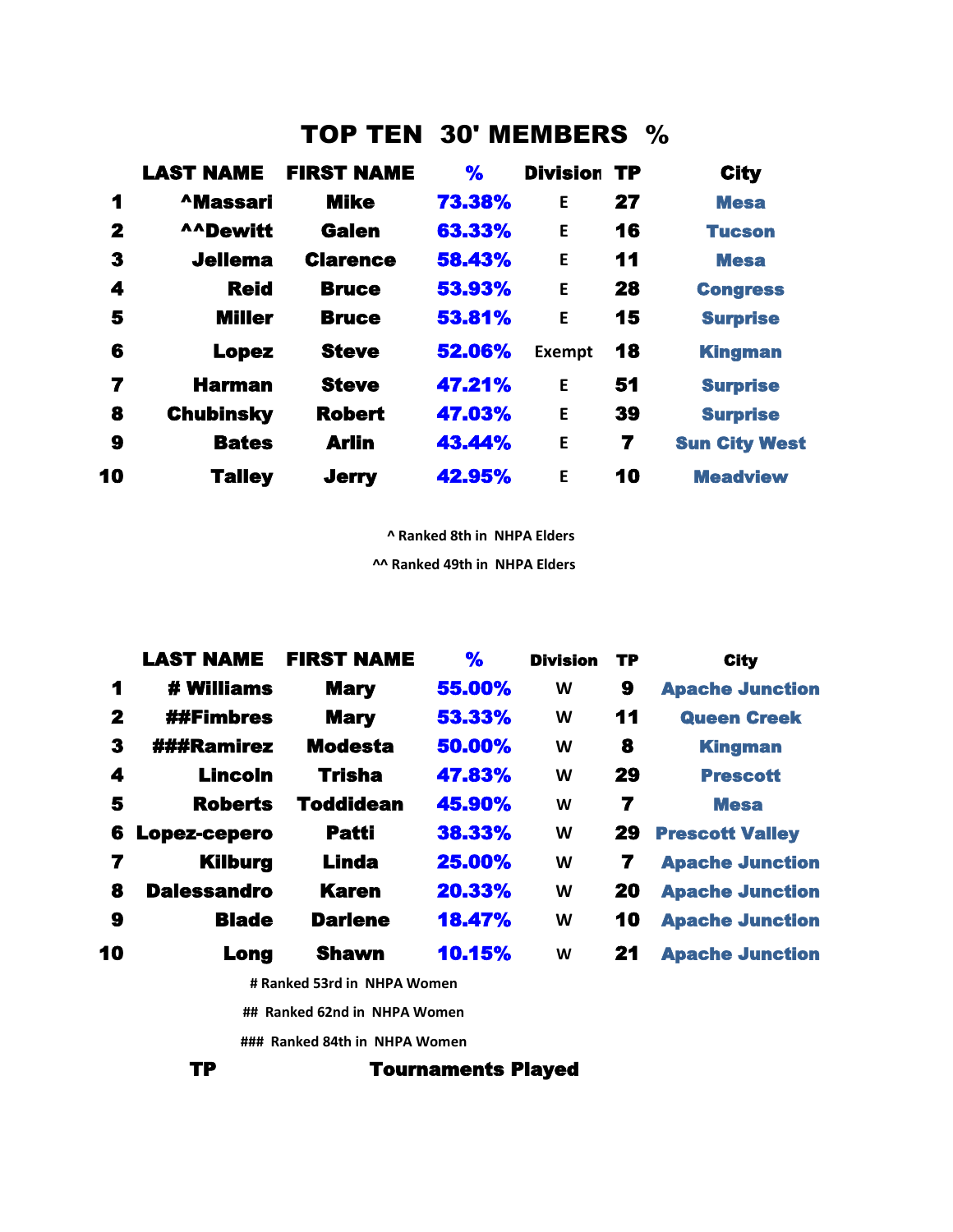| <b>Last 12 Months</b><br><b>TOP TEN MEMBERS</b><br><b>TOURNAMENTS PLAYED</b> |                     |                   |           |                        |  |  |
|------------------------------------------------------------------------------|---------------------|-------------------|-----------|------------------------|--|--|
|                                                                              |                     |                   |           |                        |  |  |
|                                                                              | <b>LAST NAME</b>    | <b>FIRST NAME</b> | <b>TP</b> | <b>City</b>            |  |  |
| 1                                                                            | <b>Harman</b>       | <b>Steve</b>      | 51        | <b>Surprise</b>        |  |  |
| 2                                                                            | <b>Chubinsky</b>    | <b>Robert</b>     | 39        | <b>Surprise</b>        |  |  |
| 3                                                                            | <b>Barney</b>       | John              | 37        | <b>Sun City West</b>   |  |  |
| 4                                                                            | <b>Botts</b>        | <b>Kevin</b>      | 32        | <b>Apache Junction</b> |  |  |
| 5                                                                            | <b>Lincoln</b>      | <b>Trisha</b>     | 29        | <b>Prescott</b>        |  |  |
| 6                                                                            | <b>Lopez-Cepero</b> | <b>Patti</b>      | 29        | <b>Prescott Valley</b> |  |  |
| 7                                                                            | <b>Reid</b>         | <b>Bruce</b>      | 28        | <b>Congress</b>        |  |  |
| 8                                                                            | <b>Handleman</b>    | <b>Hal</b>        | 27        | <b>Chino Valley</b>    |  |  |
| 9                                                                            | <b>Massari</b>      | <b>Mike</b>       | 27        | <b>Mesa</b>            |  |  |
| 10                                                                           | <b>Mullins</b>      | <b>Charlie</b>    | 25        | <b>Apache Junction</b> |  |  |

# TOP TEN MEMBERS TOURNAMENT & CLASS WINS

|              |                     | <b>Since November 1, 2021</b> |                  | <b>Minimum 3 Wins</b>  |
|--------------|---------------------|-------------------------------|------------------|------------------------|
|              | <b>LAST NAME</b>    | <b>FIRST NAME</b>             | <b>1st Place</b> | <b>City</b>            |
| 1            | Massari             | <b>Mike</b>                   | 9                | <b>Apache Junction</b> |
| $\mathbf{2}$ | <b>Harman</b>       | <b>Steve</b>                  | 7                | <b>Surprise</b>        |
| 3            | Lipinski            | Ron                           | 5                | <b>Scottsdale</b>      |
| 4            | <b>Burroghs</b>     | <b>Dave</b>                   | 4                | <b>Gold Canyon</b>     |
| 5            | <b>Lopez-Cepero</b> | <b>Patti</b>                  | 4                | <b>Prescott Valley</b> |
| 6            | <b>Miller</b>       | <b>Bruce</b>                  | 4                | <b>Sun City West</b>   |
| 7            | <b>Alsenay</b>      | <b>Tyson</b>                  | 3                | <b>Phoenix</b>         |
| 8            | <b>Barney</b>       | <b>John</b>                   | 3                | <b>Sun City West</b>   |
| 9            | <b>Botts</b>        | <b>Kevin</b>                  | 3                | <b>Apache Junction</b> |
| 10           | <b>Dalessandro</b>  | <b>Karen</b>                  | 3                | <b>Apache Junction</b> |
|              | <b>DeWitt</b>       | Galen                         | 3                | <b>Tucson</b>          |
|              | <b>Handelman</b>    | Hal                           | 3                | <b>Chino Valley</b>    |
|              | <b>Jones</b>        | <b>Emmett</b>                 | 3                | <b>Chandler</b>        |
|              | <b>Jones</b>        | <b>Tony</b>                   | 3                | <b>Tucson</b>          |
|              | <b>Lincoln</b>      | <b>Trisha</b>                 | 3                | <b>Prescott</b>        |
|              | Loving              | <b>David</b>                  | 3                | <b>Prescott Valley</b> |